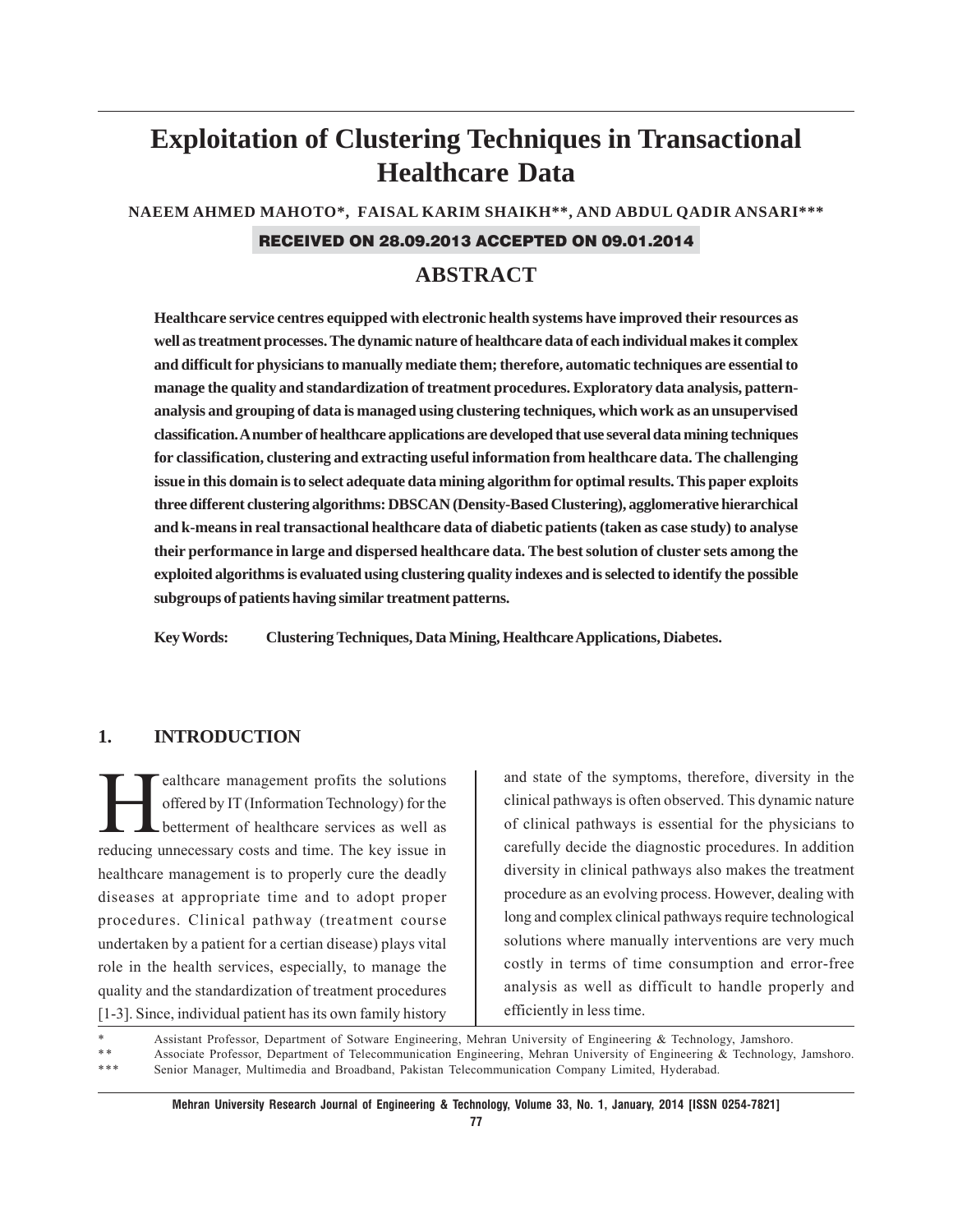The adoption of data mining techniques in healthcare data has greatly taken attention for last many years [4-8]. A number of healthcare applications are proposed to improve healthcare services and management tasks in literature, for example, the work in [6] analysed colon cancer data to detect medical pathways followed by patients and advised to enrich the existing care guidelines. Similarly, application of closed frequent itemset techniques in constructing clinical pathways in a reverse engineering approach is proposed in [4]. Furthermore, the use of high-tech instruments in healthcare services have provided an immense data, which can be beneficial for the management as well as care procedures. However, investigating all records present in the healthcare data is not straight and easy task, therefore, sophisticated and efficient techniques are needed to get useful information from such a large data. Among the most popular and robust data mining techniques, association rule mining [9], sequential pattern mining [10], clustering [11] and classification [11] are wellknown and frequently exploited in several knowledge discovery processes including healthcare data [4,6,12-13]. The problem in healthcare data is its high dimensionality, complex and disperse nature, which makes it even more complicated, thus it is an open issue and challenging task to uncover useful information from healthcare data.

Clustering is considered as unsupervised classification technique, which aims at identifying the similar groups of entities available in given dataset. The entities in a subgroup (i.e. cluster) formed in clustering process are homogeneous to members of its own subgroup and heterogeneous to members of other subgroups (i.e. clusters) [11]. Although clustering has ability to distinguish identical entities in a given dataset, but while dealing healthcare data, the process becomes more complex and difficult to obtain clusters, due to diversified and sparse nature of healthcare data. This study proposes an approach to cluster patients of similar clinical pathways using different clustering technique on a real healthcare dataset (data is provided by healthcare aganecy). The reason behind the clustering techniques applied on healthcare data is that different groups of entities in certian

medical treatment is highly complicated issue because each individual has its own medical hisotry. Therefore, clustering algorithms working on different distance methods are exploited. For example, DBSCAN algorithm [14] works on density based methods, K-mean [15] on partitioning method and agglomerative hierarchical clustering [16] on hierarchical methods. The experiments are performed on real healthcare data for all considered clustering algorithms. The transactional healthcare data is firstly transformed into vectors representing physical diagnostic examinations of each patients, then different clustering techniques are applied to achieve subgroups present in the data. The clustering results are finally evaluated by means of quality indexes.

The rest of the paper is organized as follows. Section 2 presents literature review of data mining techniques used in healthcare data. The approach used to cluster healthcare data is described in Section 3, the results obtained are presented in Section 4. Finally, conclusions are drawn in Section 5.

## **2. DATA MINING IN HEALTHCARE DATA: A LITERATURE REVIEW**

Data mining is widely used in several domains for identifying, detecting and analysing data that is beneficial for future predictions, improving current processes and managing resources in optimal way. In [17] benefits and limitations of IT in healthcare, and recommendations, as need of the hour to achieve desired outcomes, are reported. An integrated environment, which has provision of personalized healthcare services meeting the user specifications is described in [7]. The safety of patients is one of the essential factors in HIT (Healthcare Information Technology) systems. Furthermore, HIT systems that lack in proper design and implementation may lead towards severe errors. Hence, enhanced approaches are recommended for HIT to deliver safer HIT services [8]. The work in [18] reported that the use of HIT system significantly improves service quality as well as reduces cost.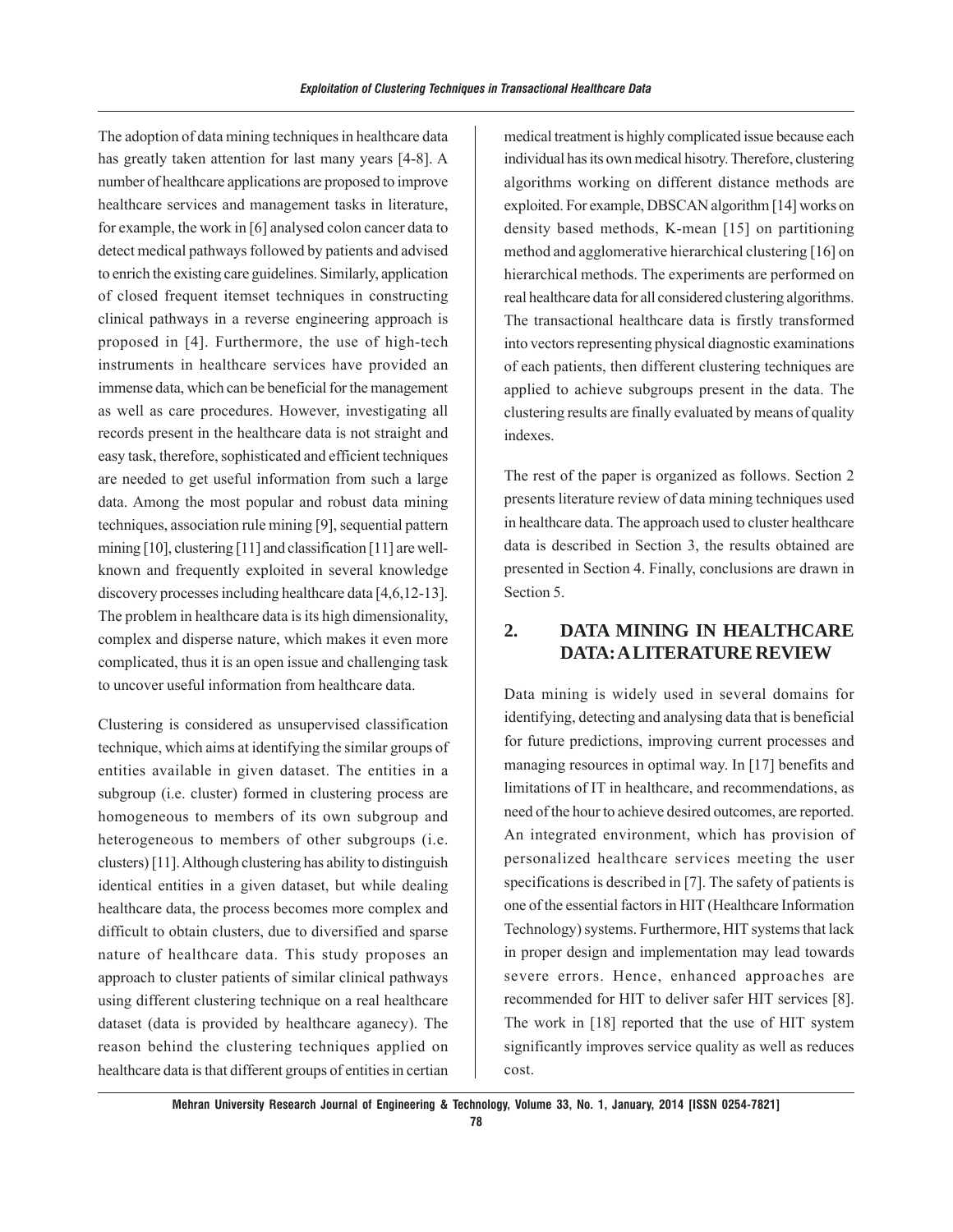Three Algorithms: ANN (Artificial Neural Networks), decision trees (machine learning methods) and logistic regression (statistical method) are applied in prediction of breast cancer from a large dataset in [13]. The comparison between three algorithm is based on 10-fold crossvalidation methods, and concluded decision tree (C5) performed the best in accuracy, followed by ANNs (multi layered perceptron architecture) as second best and finally the least accuracy was observed in statistical method logistic regression.

An approach for association rules in medical databases (called fuzzy association rules), that improves semantics of rules in both antecedent and consequent by means of fuzzy sets is reported in [19] and thus useful information with better semantics are obtained. A model has been developed in [20] to process, manage and analyse the information entities and their relationships in large-scale clinical data. Moreover, several OLAP (Online Analytical Processing) and data mining tasks are done to discover knowledge from TCM (Traditional Chinese Medicine) data. An expert system, developed in [21], generates implication rules based on knowledge base to reduce the time focusing on breast cancer trials. The study about exploring risk factors for perinatal morbidity and mortality is discussed in [22] exploiting neural network and decision tree (C5), and reported drinking and smoking along with other attributes related to mother being the important risk factors. The work in [23] recommended involvement of patients and experts in the design of healthcare applications.

Clustering is greatly exploited in exploratory data analysis, pattern-analysis and grouping. A number of approaches are reported in literature for clustering healthcare data with respect to different aspects. For example, K-means [15] algorithm is applied in [24] to cluster healthcare data, after transformation of binary data into real data. The transformation of data is made possible using Linear Wiener Transformation, which is normally used in noise filtering and is statistical transformation. The k-means cluster analysis has been incorporated into a methodology MCA (Multiple Correspondence Analysis), which investigates the characteristics of the people who use multiple healthcare resources in [25]. The proposed methodology in [25] helps in finding attribute clustering in an optimal way. Furthermore, v-fold cross-validation is exploited in k-means cluster analysis to analyse the socioeconomic and demographic characteristics of the people in the considered dataset, which are related to health care choices. The categorization of diabetic patients in [26] is carried out by hybrid model - three steps in cascaded fashion. Firstly, incorrect classified instances are identified and removed by k-means clustering approach followed by second step, where GA (Genetic Algorithm) and CFS (Correlation based Feature Selection) are applied for extracting relevant features. Finally, KNN (K-Nearest Neighbor) classifier is used for classification. The hybridized k-means clustering algorithm is proposed in [12], which uses PCA (Principal Component Analysis) method on data and then k-means clustering is applied on resultant reduced data for analysing high dimentional data. The experiments have been carried out on three different datasets of UCI machine learning repository: (i) Pima Indian Diabetes dataset, (ii) Breast Cancer dataset and (iii) SPECTF Heart dataset [12]. A fuzzy clustering technique that is based on symmetry has been developed in [27] to solve microarray data. A framework of subspace clustering has been proposed in [28] to examine the clustering of patient records for chronic diseases like diabetes and stroke.

EM (Expected Maximization) is applied in [29] to detect normal and abnormal ECG (Electrocardiography) clusters form compressed ECG data. An algorithm has been proposed in [29] for the identification of cardiac abnormalities. An unsupervised clustering to cluster individual time series for categorizing the biosurveillance data is reported in [30]; though the results are potential but the procedure takes much time and produces large number of clusters. The proposed algorithm in [30]uses Markov chain Monte-Carlo simulation in a Bayesian model.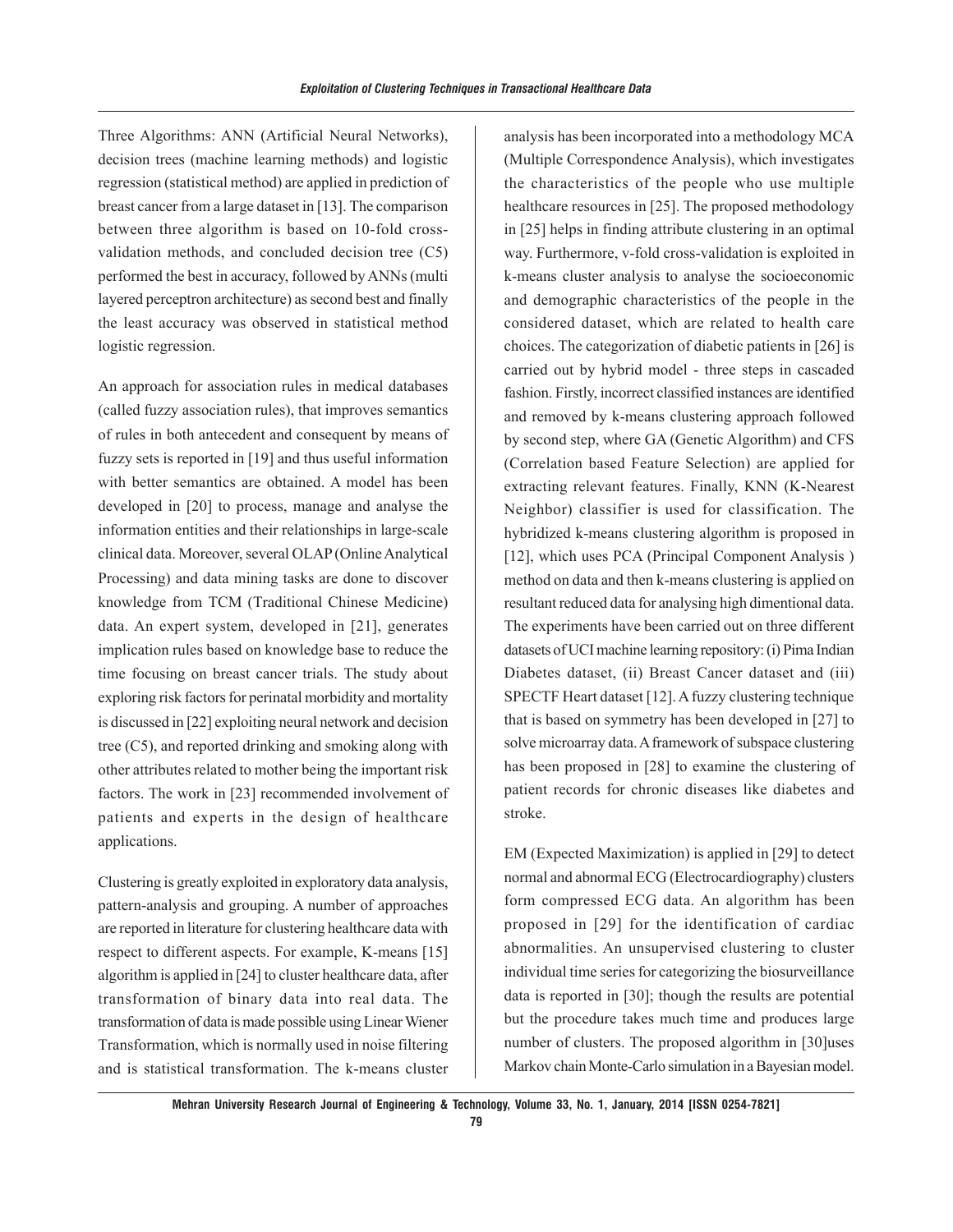A bisecting k-prototypes algorithm that analyses and identifies risks in healthcare data in an unsupervised clustering fashion is proposed in [31]. TCRS (Tight Clustering for Rare Senses) a clustering based method is developed in [32] for detecting senses from abbreviations often used in clinical documents. The results were compared with EM algorithm, and TCRS outperformed EM algorithm on average. The work in [33] demonstrated K-means clustering data mining technique to support building analytical models of patient flow in hospitals. The work in [33] emphasized the data preparation step as important issue that impact the Quality of solutions using the data, furthermore, size of dataset matters the solutions. The authors in [34] discussed for discovering and integrating frequent sets of features from distributed databases by means of unsupervised learning (i.e. agglomerative hierarchical clustering). The distributed datasets are mined for frequent sets and then merged in to a single frequent itemset; further, hierarchical clustering is performed and finally the cluster indexing is measured for the quality of results.

This study proposes an approach for clustering transactional healthcare data and exploits a number of clustering techniques such as DBSCAN [14], k-means [15] and agglomerative hierarchical [16] to identify the subgroups of similar clinical pathways of real healthcare data of diabetic patients. The aim is to uncover the different clinical pathways of diabetic patients, which will help in further treatment procedures, such as expected severeness of certain patients for a given condition.

Further, the clustering results are compared using clustering quality indexes to analyse the behaviour of each adopted clustering technique.

## **3. CLUSTERING HEALTHCARE DATA**

The proposed approach illustrated in Fig. 1 converts the transactional healthcare data into subgroups of similar patients having similar clinical pathways. It comprises of four main blocks. The role and importance of each block is described in the following.

#### **3.1 Data Collection**

A real transactional healthcare dataset is provided by an agency (name is kept secret due to privacy reasons). In particular, it comprises records of 6380 diabetic patients.



*FIG. 1. PROPOSED APPROACH OF CLUSTERING HEALTHCARE DATA*

**Mehran University Research Journal of Engineering & Technology, Volume 33, No. 1, January, 2014 [ISSN 0254-7821]**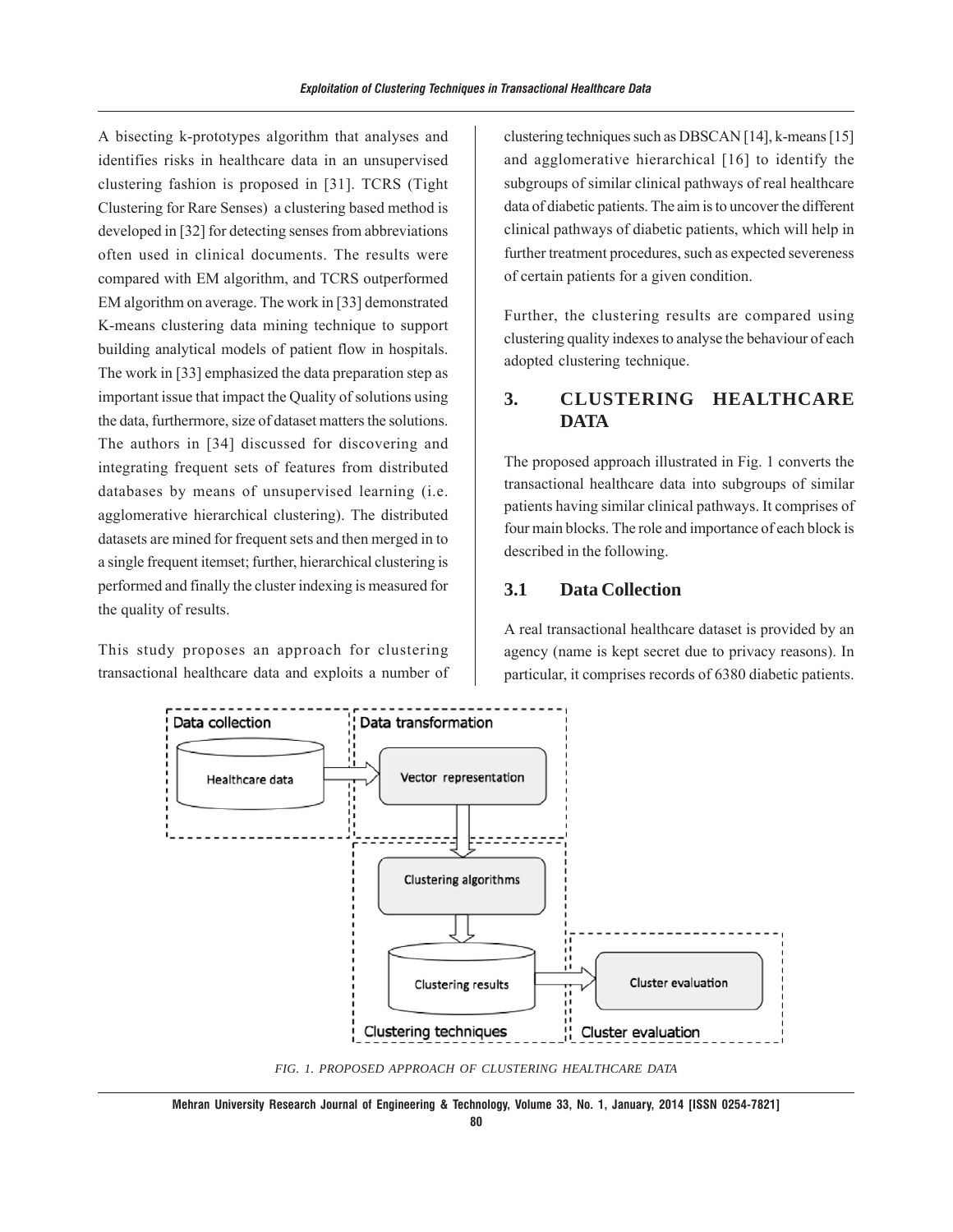The dataset is processed to transform into a format suitable for the clus- tering techniques by removing unnecessary and noisy data. For example, irrelevant data attributes like medical unit and patient's address are discarded.

## **3.2 Data Transformation**

The data transformation phase transformed cleaned dataset into vector space model representation suitable for clustering techniques, exploited in documents clustering and text [35, 36]. Each patient, P, is considered as a vector in the term- space. The Vector, P, is represented as given in the following equation:

$$
P_{ef} = (ef_1; ef_2; ef_3; ..., ef_n)
$$
 (1)

where  $ef_i$  is the frequency of  $i<sup>th</sup>$  physical diagnostic examination for the given patient.

For example, consider a dataset, *D*, with two vectors or patients: *Patient*<sub>A</sub> and *Patient*<sub>B</sub> presented in Table 1. The patients, who are never diagnosed any exam (i.e. diagnostic test or physical diagnostic examination) are mentioned with zero in the vector and presence of exam is reported with its frequency for the given patient.

The rows in Table 1 represent the vectors or patients and columns are the distinct exams of the given dataset. The value "0" indicates the absence of the exam and non-zero values reports the number of occurrence of that exam for a given patient, e.g. *Patient*<sub>A</sub> has done thrice  $e_1$ , twice  $e_2$ , once  $e_4$ , and the same patient never did  $e_3$  and  $e_5$ .

## **3.3 Clustering Techniques**

Several clustering algorithms are proposed for identifying similar groups of data objects [11]. Clustering algorithms can be classified according to (i) the theory and

| TABLE 1. THE VECTOR SPACE MODEL |                             |  |
|---------------------------------|-----------------------------|--|
|                                 | REPRESENTATION OF DATASET D |  |

| Vectors                           | e | e | e |  |
|-----------------------------------|---|---|---|--|
| Patient.                          |   |   |   |  |
| Patient <sub><math>R</math></sub> |   |   |   |  |

fundamental concepts on which clustering analysis techniques are based, (ii) the ability to deal with noisy data, i.e. the sensitivity to outliers, missing or erroneous data, (iii) the a-priori knowledge on data required to correctly set the input parameters, (iv) the ability to deal with clusters of different shapes and density. These algorithms may be categorized as: (i) density-based methods, (ii) partitioning methods, (iii) model-based methods, and (iv) hierarchical-based methods.

Density-based methods are less sensitive to the presence of outliers and identify non-spherical shaped clusters. These methods identify portions of the data space characterized by a high density of objects. Density is defined as the number of objects which are in a particular area of the n-dimensional space. The general strategy is to explore the data space by growing existing clusters as long as the number of objects in their neighborhood is above a given threshold. DBSCAN [14] algorithm is an example of this category.

Partitioning methods attempt to decompose a dataset of n objects into K disjoint partitions, where *k<n*. The general criterion to perform partitioning assigns objects to the same cluster when they are close, and to different clusters when they are far apart with respect to a certain metric (i.e. euclidean distance). Partitioning methods are able to find only spherical-shaped clusters, unless the clusters are well separated, and are sensitive to the presence of outliers. K-Means [15] is a popular method which belongs to this category.

Model-based methods hypothesize a mathematical model for each cluster, and then analyse the data set to determine the best fit between the model and the data. These algorithms are able to correctly take into account outliers and noise by making use of standard statistical techniques. EM [37] algorithm is one example of this category.

Hierarchical-based methods generate a hierarchical collection of clusters by means of either an agglomerative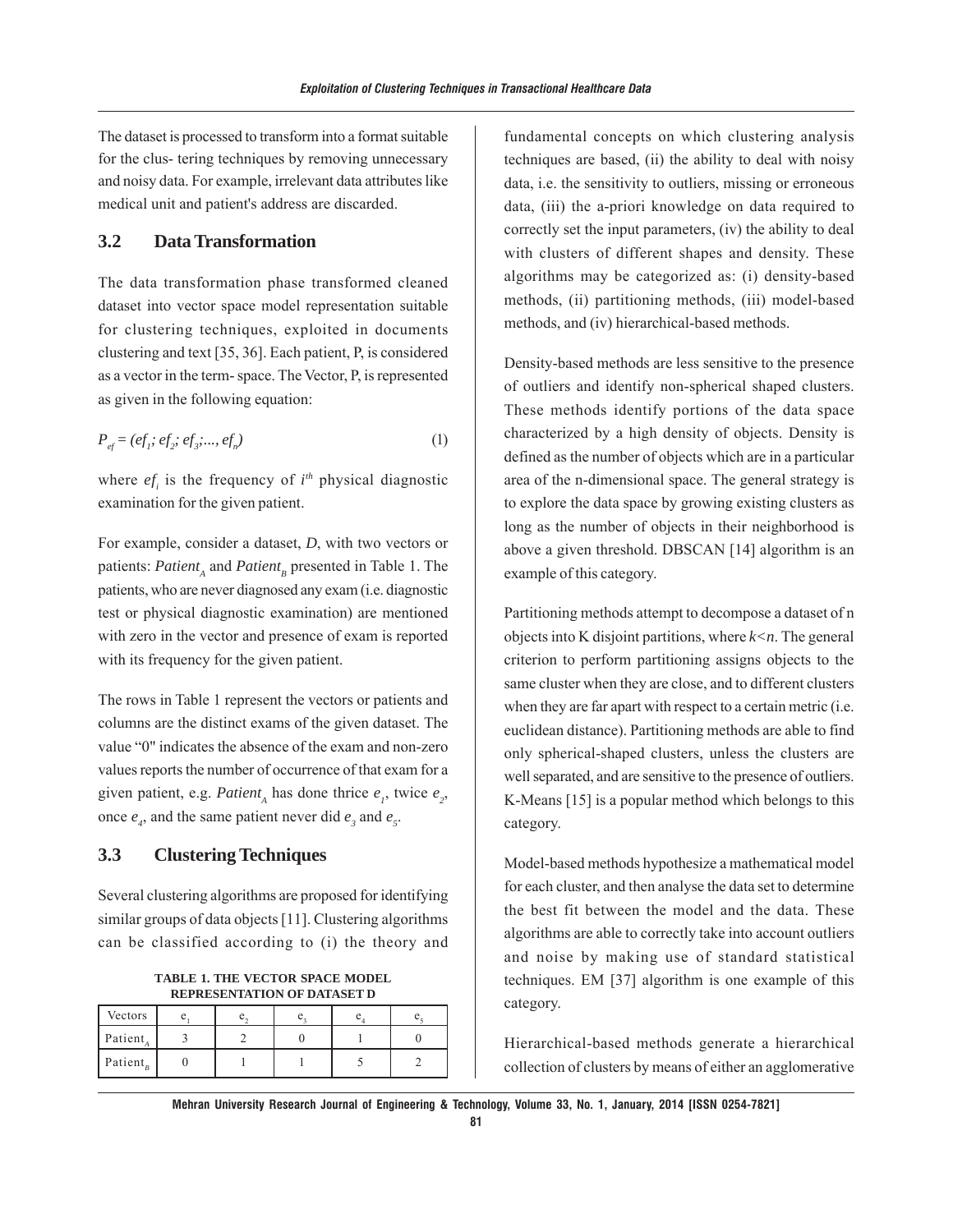or divisive approach. The first one, which is the most common, starts with all points as singleton clusters and at each step, merge the closest pair of clusters. Different cluster proximity measures (e.g. single-link, complete-link, group average) [11] can be exploited to address the merge step. Since the output is a hierarchical collection of clusters, these methods are often used when the underlying application requires the creation of a taxonomy/hierarchy.

Each of the clustering techniques needs some computations to measure the similarity and dissimilarity between data points (i.e. patient's vectors in our study). The distance measurement or similarity between the vectors are computed by means of cosine similarity, becasue it produces three different results such as equal, opposite and independant between given two vectors. Cosine similarity is described in more details in the following.

Similarity Measurement: The clustering technique groups together similar objects of data (i.e. vectors of patients) by measuring similarity between them. In this study, cosine similarity is exploited, that ranges in  $[-1,0,+1]$  values. The -1 value indicates entirely opposite patients, zero value shows both patients as independent of each other and +1 value describe the exactly similar patients [11]. Mathematically cosine similarity is computed as given in the Equation (2):

where *x* and *y* represents the vectors of patients. The *x*.*y* is the dot product of both vectors. For example, consider two vectors shown in Table 1, which represent frequency of exams (i.e. physical diagnostic examinations) in vector format for the patients: *Patient<sub>A</sub>* and *Patient<sub>B</sub>*. The frequency of each exam is the value of the exam done by the given patient (i.e. *Patient<sub>A</sub>* has done 3 times  $e_1$ ). The cosine Similarity of both patients *Patient*<sub>A</sub> and *Patient*<sub>R</sub> is computed in Equation (3):

$$
Co\sin\left(x,y\right) = \frac{x.y}{\sqrt{x.y}\sqrt{y.y}}
$$
\n(2)

The cosine value 0.32998 describes that both patients are less similar (i.e. their diagnostic physical examinations are more different, since the values is non-zero and near to zero).

In this study, clustering algorithms are used belonging to different categories as mentioned earlier (Section 3.3). In other words, the proposed approach allows to use different clustering algorithms for clustering transactional healthcare data. The description of each algorithm used in the approach is reported in the following.

$$
Cosin e(Patient_A, Patient_B) = \frac{7}{\sqrt{15}\sqrt{30}} = 0.32998
$$
 (3)

#### **3.3.1 DBSCAN Algorithm**

The clustering process is non-static in nature, since it exploits DBSCAN algorithm [14], which is unsupervised (i.e. number of clusters are unknown) clustering technique. The unsupervised clustering technique does not require in advance the number of clusters; rather it dynamically groups together the closer data points into single cluster. The DBSCAN needs two parameters (i.e. Epsilon and minPoints) to cluster data points; hereafter diabetic patients. The DBSCAN also needs no any pre-information to cluster such as number of clusters. The working principle of DBSCAN is to group together patients into a cluster having similar density regions. The maximum allowed distance between two patients is defined by epsilon value where as minPoints defines minimum patients to form a cluster. The patients (i.e. data points) non-compliant the given parameters are referred to as outliers. The outliers are treated as noisy data points.

#### **3.3.2 K-Means Algorithm**

K-Means is a popular, widely used, partitioning algorithm [15]. It requires k as input parameter, representing the number of partitions (i.e. clusters) in which the dataset should be divided. k-means algorithm represents each cluster with the mean value of the objects it aggregates,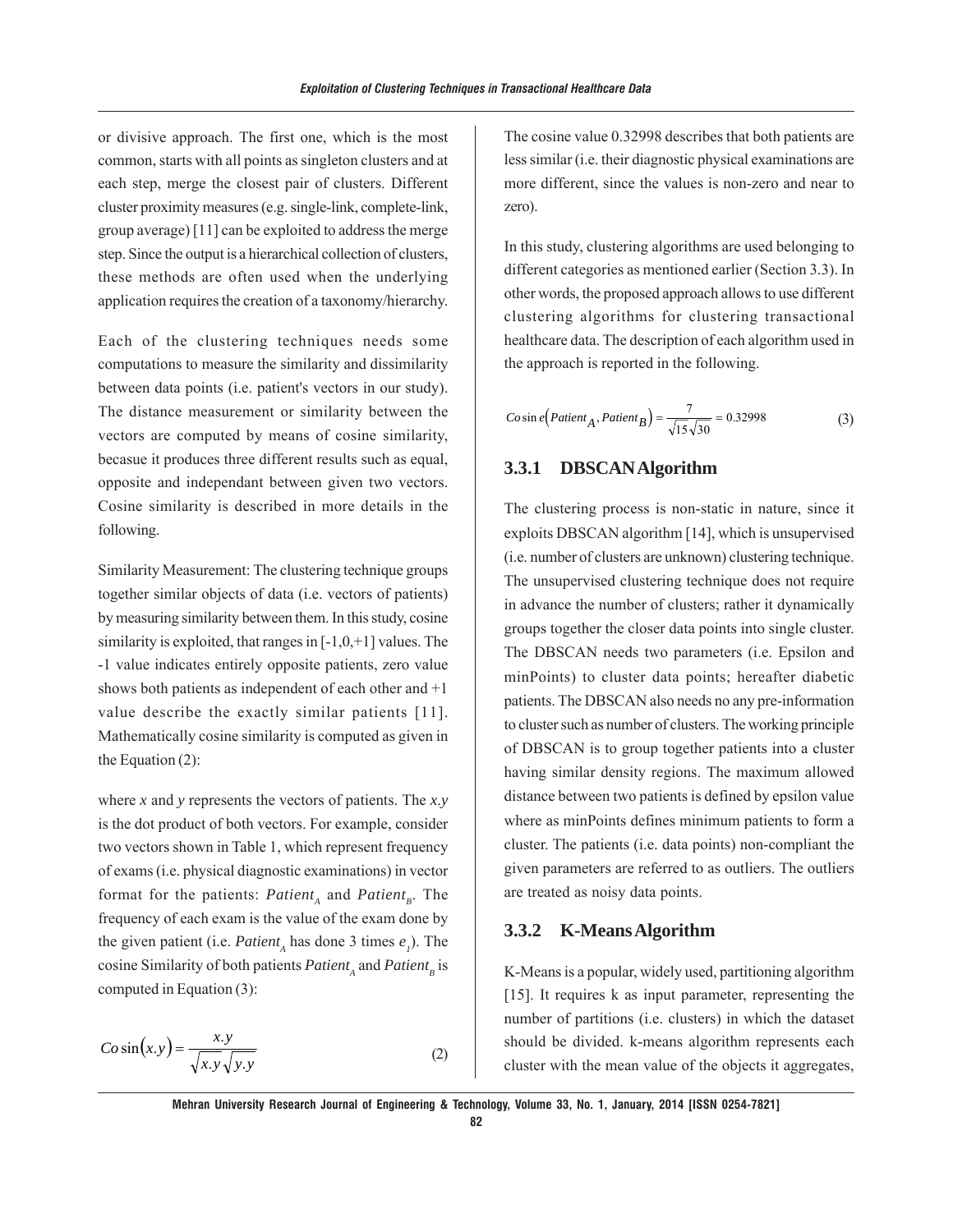called centroid and is based on an iterative procedure, preceded by a set-up phase, where k objects of the dataset are randomly chosen as the initial centroids. Each iteration performs two steps. In the first step, each object is assigned to the cluster whose centroid is the nearest to that object. In the second step centroids are relocated, by computing the mean of the objects within each cluster. Iterations continue until the k centroids do not change. Kmeans is effective for spherical-shaped clusters. Different cluster shapes are detected only if the clusters are well separated. Similar to other partitioning methods, K-means is sensitive to outliers and requires the a-priori knowledge of the number of clusters. It does not separate outliers, instead those non-compliant data points are included into the given number of clusters.

#### **3.3.3 Agglomerative Hierarchical Algorithm**

Agglomerative hierarchical clustering produces a collection of nested clusters arranged into a hierarchical tree [16]. Agglomerative hierarchical clustering, for brevity in rest of the sections will be termed as hierarchical clustering, starts with patients (i.e. vector of the patient in the considered dataset) as individual clusters and at every step, the closer patients are merged into a single cluster [11]. The similarity between patients is referred to as cluster similarity of distance. There are several ways to cluster the individual patients such as single-linkage, completelinkage and average-linkage also called as proximity methods [11]. The single-linkage or minimum method considers the shortest distance between any members of two clusters. Likewise, complete-linkage or maximum method considers maximum and average-linkage consider mean distance. This algorithm similar to k-means does not isolate the outliers rather assigns them into clusters.

## **3.4 Cluster Evaluation**

The evaluation of clustering results in order to determine the validity of cluster-set is the most difficult task, particularly, when no-prior information (i.e. true partition) is known. There are several evaluation techniques that measure the quality of clustering results, which can be in general classified as (i) Internal Indexes and (ii) External Indexes.

Internal indexes allow to evaluate the cluster set, when no any prior solution is available, whilst external indexes evaluate the cluster set based on already available solutions, it verifies the cluster set against the partial/full prior solution (i.e. true partition of the dataset). F-measure, Jaccard Index and Rand Index are examples of well known external indexes. The most adopted internal indexes are homogeneity, separation and silhouette.

In this study, since prior solution of transactional healthcare data is unavailable, hence, internal indexes are exploited to evaluate the clustering results. Moreover, the aim is to identify the real partition of the large dataset in terms of small subgroups. The quality indexes are computed against each clustering algorithm by varying different parameters, for instance, Eps and minPts in DBSCAN and number of clusters in k-means and Hierarchical algorithms.

## **3.4.1 Homogeneity Index**

Homogeneity index [38] measures the compactness between members of a cluster and is computed as Equation (4):

$$
HomogeneityC_i = \frac{2}{n(n-1)} \sum_{i=1, x \neq y}^{K} s(s, y)
$$
\n<sup>(4)</sup>

where  $C_i$  is a cluster for which compactness is being computed, *n* and *K* are total number of members in a cluster  $C_i$ ,  $s(x, y)$  is similarity function that exploits cosine similarity to measure similarity between *x* and *y* vectors of patients of cluster  $C_i$ . The higher homogeneity value indicates better compactness and better solution of placement. An average homogeneity of each cluster shows the homogeneity of entire clustering result.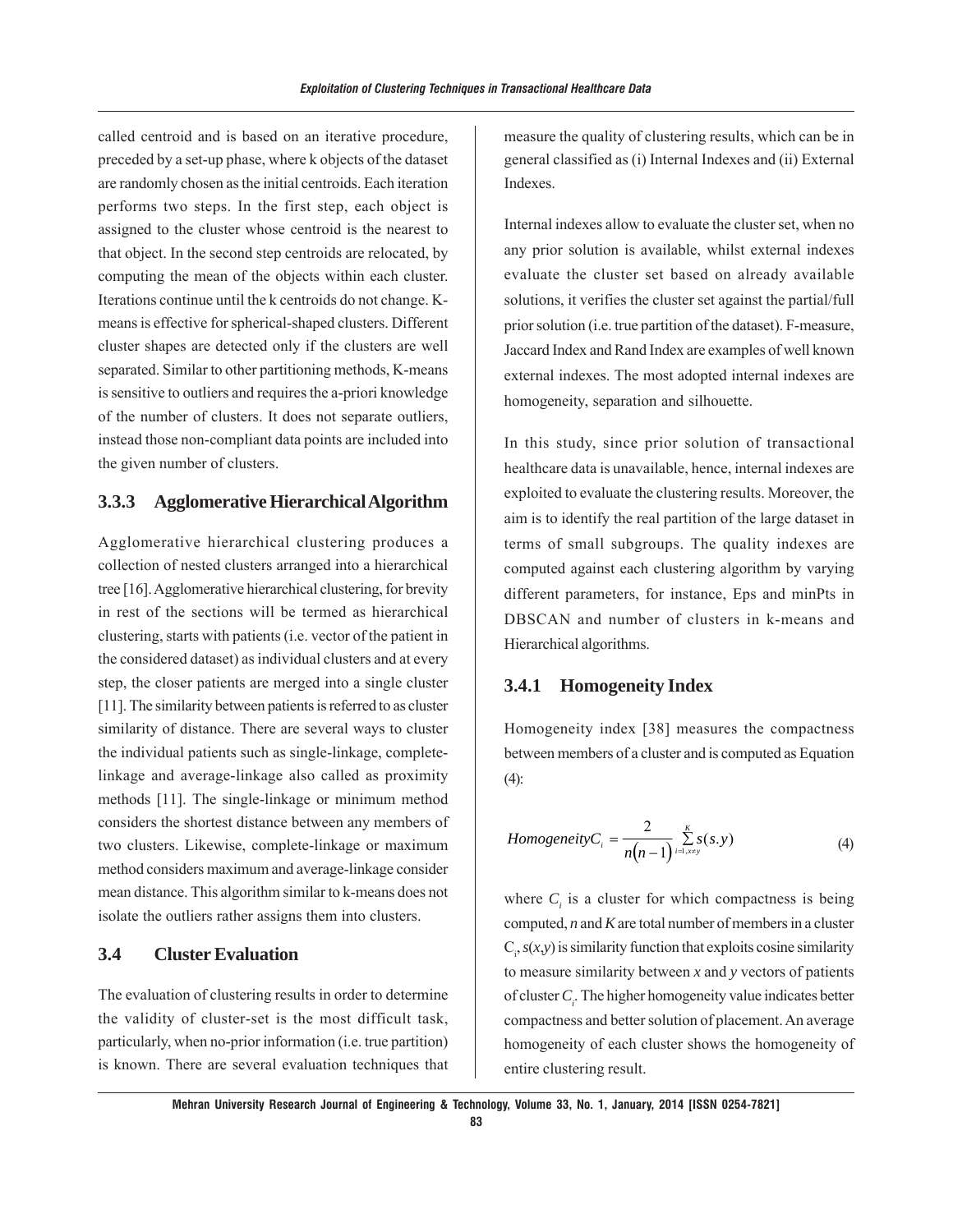#### **3.4.2 Separation Index**

Separation index [38] evaluate the average similarity between neighbouring clusters and is computed as Equation (5):

$$
SeparationC_{ij} = \frac{2}{N(N-1) - Q} \sum_{i=1, j=1, i \neq j}^{K} s(x, y_j)
$$
 (5)

where  $C_{ij}$  shows the separation between  $C_i$  and  $C_j$ , N is the total number of members in both clusters  $C_i$  and  $C_j$ .  $Q$ represents the number of combinations of cluster  $C_i$ , *n* is total combinations pairs of members in  $C_i$  and  $Q$  is calculated as Equation (6):

$$
Q = \frac{2}{n(n-1)}\tag{6}
$$

Like in homogeneity, the similarity function uses cosine similarity for measurement,  $x<sub>i</sub>$  is the patient belonging cluster  $C_i$  and  $y_j$  is the member of cluster  $C_j$ . Separation index of a single cluster is calculated with all its neighbour clusters and average of all separation indexes of each cluster is termed as separation index of entire clustering. The smaller separation index values represents better solution.

#### **3.4.3 Silhouette Index**

The silhouette index [39] evaluates the correct placement of an object (i.e. patient in this study). The silhouette values fall in between -1 and 1, where -1 represents wrong placement of the object (patient), 1 shows better placement and zero indicates that the object (patient) is at the border of cluster. Silhouette index of an object *i* of a cluster *C* can be calculated as Equation (7):

$$
Silhouette_i = \frac{b(x) - a(x)}{\max\{a(x), b(x)\}}, \text{Silhouette}_i \in [-1, 1] \tag{7}
$$

where  $a(x)$  is the average distance of object *i* with members of cluster *C* to whom it belongs; the distance is computed by means of cosine distance.  $b(x)$  is the smallest of average

distances of its neighbour clusters. The above expression computes silhouette index of single patient of a cluster *C*, the average of all computed values of each patient represents silhouette of entire cluster *C*. Thus, the mean of each cluster describe the total silhouette of clustering results.

#### **4. RESULTS AND DISCUSSION**

The obtained clustering results and their quality evaluation are presented in this section on real transactional healthcare data of diabetic patients. RapidMiner [40] tool is exploited for clustering and evaluation of clustering results and preprocessing steps are implemented in Python programming language [41]. RapidMiner can be executed on several plateforms such as Mac OSX, Linux, and Windows. Similarity, Python programs can also be run on several plateforms.

## **4.1 DBSCAN Algorithm**

The selection of parameters in DBSCAN algorithm is challenging task, hence to cope with the issue, k-dist graph [11] is exploited to determine the appropriate parameters (i.e. *Eps* and *minPts*). The *minPts*=30 illustrated the significant distribution of patients and indicated around 3000 as the outliers. Moreover, varying different epsilon values cluster sets have been evaluated by internal quality indexes. Table 2 reports as representative of the other experimental results, when epsilon value varies in [0.25- 0.4] range. These paramters are mendatory for the DBSCAN algorithm for clustering data points (Section 3.3.1).

DBSCAN algorithm has an advantage of identifying sensitivitynature towards outlies. Thus, it clusters potentially patients into appropriate number of clusters regardless of the shape of cluster. The cluster evaluation results showed  $\epsilon$ =0.3 and  $minPts = 30$  as the best configuration of DBSCAN parameters which produced 8 number of clusters and one cluster of outliers (Table 2). Though  $\epsilon$ =0.25 and  $\epsilon$ =0.3 both produced good quality measures but  $\epsilon$ =0.3 is taken as the best configuration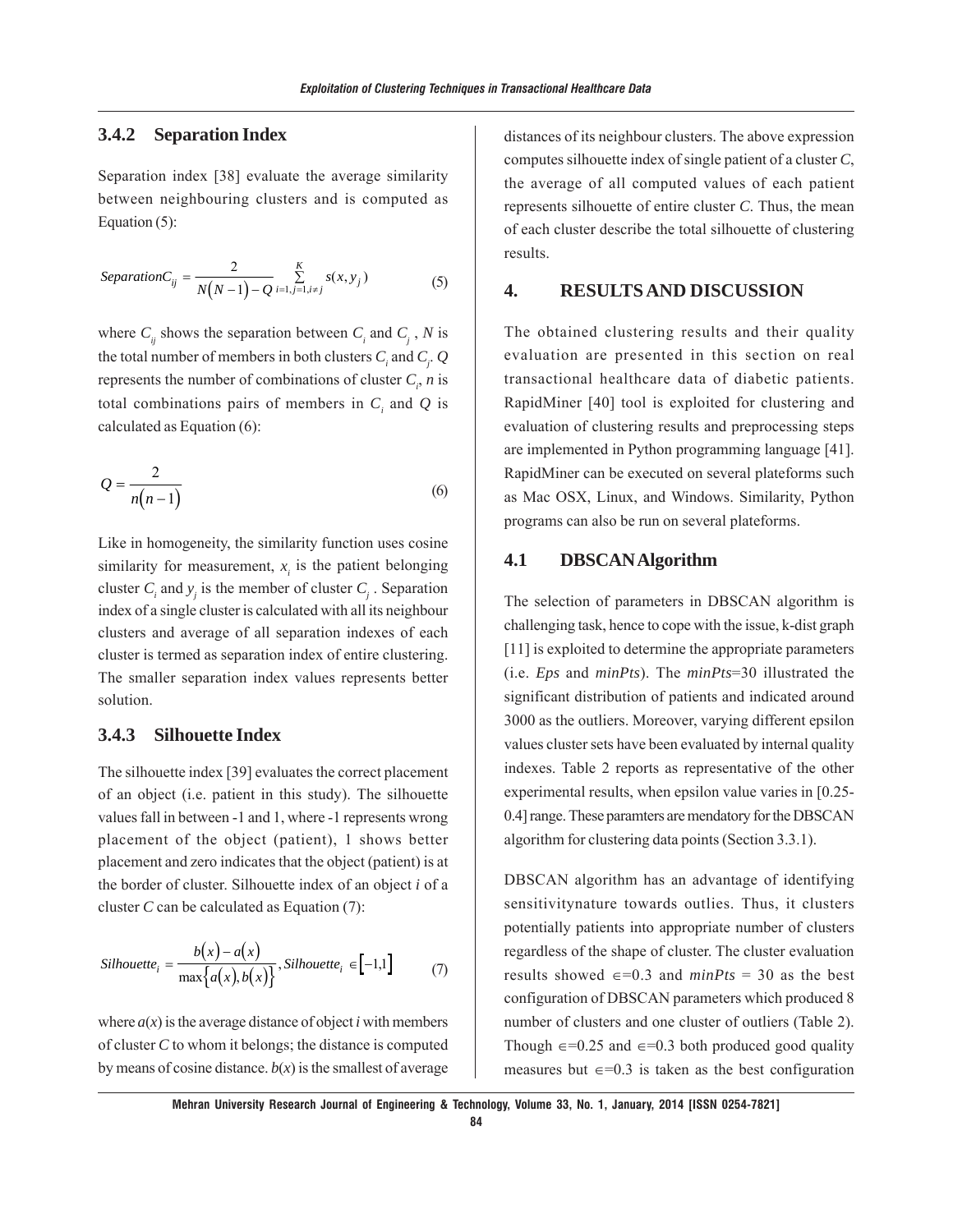since it also uniformly distributes the larger portion of patients into clusters, unlike with  $\epsilon$ = 0.25, where larger portion of the patients are declared as outliers.

## **4.2 K-Means Algorithm**

Table 3 presents the quality indexes and patients distribution when K-means algorithm is applied by varying different number of clusters. Unlike DBSCAN that needs epsilon and *minPts* parameters and identifies outliers, the k-mean algorithm requires total number of clusters for the given data points and does not identify outliers. The issue in transaction healthcare data is how to determine the correct number of clusters. Since, it is dificult to provide total number of clusers within transactional data. Therefore, several experiments have been carried out to investigate the significant number of clusters which produce good quality index values.

#### **4.3 Agglomerative Hierarchical Algorithm**

In ordered to obtain desired number of clusters using agglomerative hierarchical algorithm, flaten clustering operator [40] is applied that expands nodes in hierarchical

clustering according to node's (i.e. patient vector) distances till the desired number of clusters are achieved. The total number of clusters are given in this algorithm and this does not identify outliers like DBSCAN algorithm. Moreover, complete-linkage proximity method produced better results in comparison of other proximity methods (i.e. single-link and average-link) in this study. The possible reason behind the complete-linkage method could be the dispersed nature of healthcare data, which may merge nodes (i.e. patient vectors) in better way comparing with other proximity methods.

Table 4 reports the cluster sets and their quality index values achieved by applying hierarchical clustering algorithm. When number of clusters is made equal to 12, this algorithm produced good results in terms of quality indexes (i.e. homogeneity, separation and silhouette).

#### **4.4 Comparison**

The quality indexes of each cluster set of clustering algorithms indicate the effectiveness of DBSCAN algorithm, since DBSCAN cluster-set yields higher quality

|                   |             | $C_{1}$ | $C_{2}$ | $C_{3}$ | $C_{4}$ | $C_5$ | $C_6$ | $C_{7}$                  | $C_{8}$                  | Outliers |
|-------------------|-------------|---------|---------|---------|---------|-------|-------|--------------------------|--------------------------|----------|
|                   | Patients    | 3123    | 46      | 68      | 117     | 31    | 36    | 47                       | $\overline{\phantom{a}}$ | 2912     |
| $\epsilon = 0.25$ | Homogeneity | 0.75    | 0.95    | 0.94    | 0.80    | 0.94  | 0.86  | 0.83                     | $\sim$                   | 0.49     |
|                   | Separation  | 0.022   | 0.049   | 0.0325  | 0.024   | 0.025 | 0.002 | 0.023                    | ÷.                       | 0.021    |
|                   | Silhouette  | 0.64    | 1.0     | 1.0     | 0.97    | 1.0   | 0.99  | 0.97                     | $\overline{\phantom{0}}$ | $-0.23$  |
|                   | Patients    | 3778    | 46      | 68      | 118     | 31    | 38    | 47                       | 38                       | 2216     |
| $\epsilon = 0.30$ | Homogeneity | 0.74    | 0.95    | 0.94    | 0.81    | 0.94  | 0.85  | 0.83                     | 0.84                     | 0.43     |
|                   | Separation  | 0.016   | 0.05    | 0.026   | 0.021   | 0.026 | 0.017 | 0.02                     | 0.03                     | 0.017    |
|                   | Silhouette  | 0.54    | 1.0     | 1.0     | 0.97    | 1.0   | 0.97  | 0.97                     | 0.89                     | $-0.38$  |
|                   | Patients    | 4276    | 138     | 47      | 68      | 130   | 31    | 47                       | 56                       | 1587     |
| $\epsilon = 0.35$ | Homogeneity | 0.70    | 0.77    | 0.84    | 0.95    | 0.86  | 0.94  | 0.82                     | 0.63                     | 0.37     |
|                   | Separation  | 0.014   | 0.027   | 0.048   | 0.026   | 0.025 | 0.024 | 0.018                    | 0.023                    | 0.019    |
|                   | Silhouette  | 0.48    | 0.77    | 0.98    | 1.0     | 0.92  | 1.0   | 0.88                     | 0.87                     | $-0.38$  |
|                   | Patients    | 4725    | 162     | 47      | 68      | 31    | 58    |                          | ٠                        | 1289     |
| $=0.40$           | Homogeneity | 0.75    | 0.72    | 0.84    | 0.93    | 0.94  | 0.64  | $\overline{\phantom{a}}$ | $\overline{\phantom{a}}$ | 0.32     |
|                   | Separation  | 0.013   | 0.022   | 0.064   | 0.034   | 0.032 | 0.003 | $\overline{\phantom{a}}$ | $\sim$                   | 0.02     |
|                   | Silhouette  | 0.38    | 0.77    | 0.98    | 1.0     | 1.0   | 0.89  | $\overline{\phantom{a}}$ | $\overline{\phantom{a}}$ | $-0.35$  |

**TABLE 2. DBSCAN CLUSTER SETS AND THEIR QUALITY INDEXES WHEN MINPTS=30**

**85**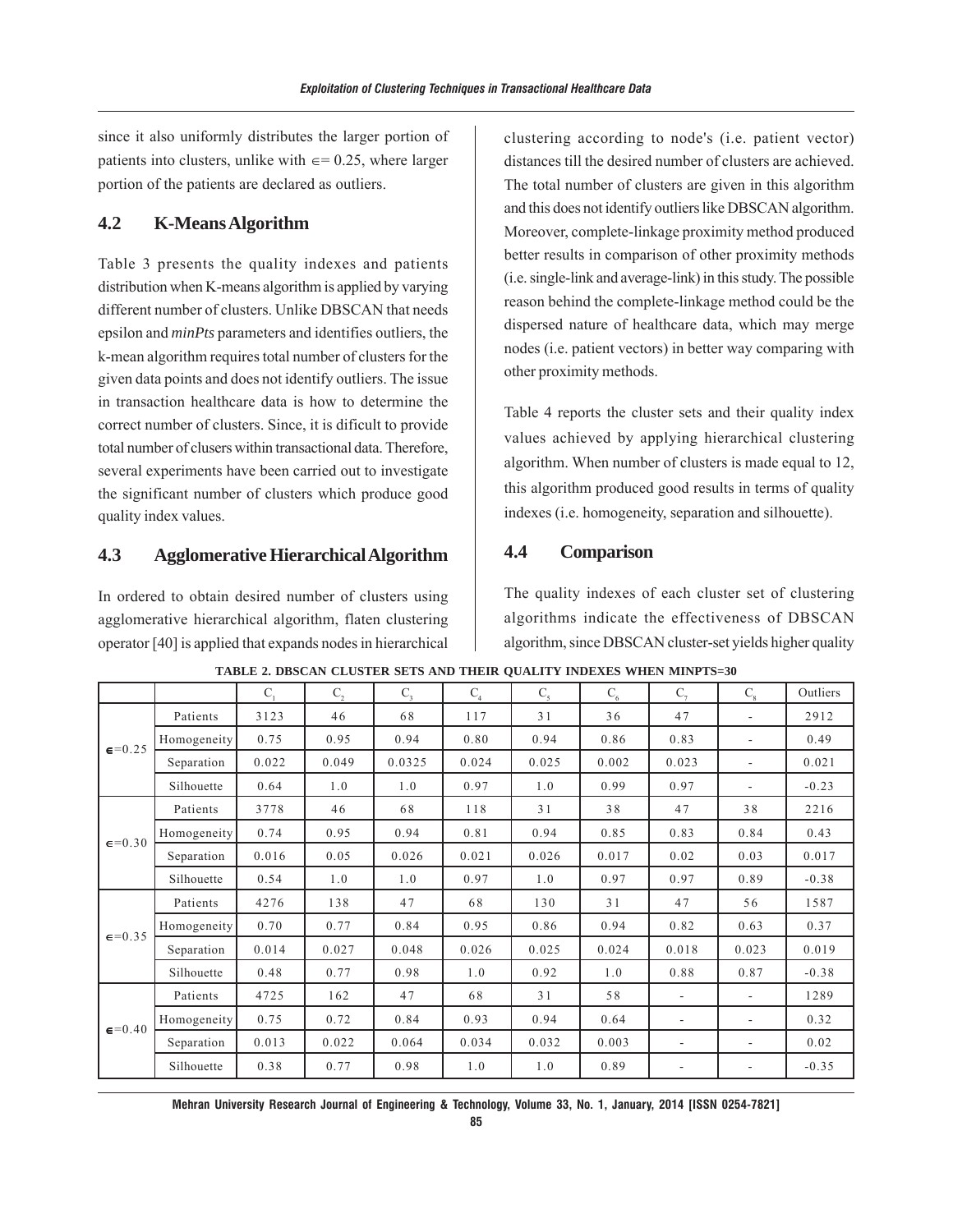index values comparing to other cluster-sets produced by hierarchical and K-means algorithms. The best results from each clustering algorithms are compared in Table 5, which contains the average values of each quality index of the

best results obtained by each clustering algorithm (i.e. DBSCAN, K-means and Hierarchical). It is obvious from the Table 5 that DBSCAN algorithm produced better results in terms of quality evaluation.

|             | $C_{1}$ | $C_{2}$ | $C_{3}$ | C <sub>4</sub> | $C_{5}$ | $\mathrm{C}_6$ | $C_{7}$                  | $C_{8}$ | $C_{\rm 9}$              | $C_{10}$ | $\mathbf{C}_{11}$        | $\mathrm{C}_{_{12}}$ |
|-------------|---------|---------|---------|----------------|---------|----------------|--------------------------|---------|--------------------------|----------|--------------------------|----------------------|
| Patients    | 1943    | 1282    | 297     | 344            | 1449    | 1035           | $\sim$                   | ٠       | $\overline{\phantom{a}}$ | ۰        | ٠                        | ٠                    |
| Homogeneity | 0.85    | 0.86    | 0.25    | 0.54           | 0.81    | 0.58           | $\sim$                   |         | $\overline{a}$           | ۰        | $\overline{\phantom{a}}$ | ۰.                   |
| Separation  | 0.1     | 0.09    | 0.01    | 0.04           | 0.1     | 0.05           | $\overline{\phantom{a}}$ |         | ۰                        |          | $\overline{a}$           |                      |
| Silhouette  | 0.44    | 0.32    | 0.26    | 0.19           | 0.26    | 0.05           | $\overline{\phantom{a}}$ |         | ٠                        | ٠        | $\overline{\phantom{m}}$ | ۰.                   |
| Patients    | 671     | 423     | 1248    | 1780           | 301     | 1255           | 324                      | 378     | $\overline{\phantom{a}}$ |          | $\overline{\phantom{a}}$ |                      |
| Homogeneity | 0.67    | 0.68    | 0.86    | 0.85           | 0.23    | 0.84           | 0.56                     | 0.67    |                          |          | ٠                        | ٠                    |
| Separation  | 0.08    | 0.09    | 0.09    | 0.094          | 0.01    | 0.11           | 0.048                    | 0.057   | $\overline{\phantom{a}}$ |          | ٠                        | ٠                    |
| Silhouette  | 0.03    | 0.01    | 0.26    | 0.51           | 0.23    | 0.29           | 0.24                     | 0.27    | ٠                        |          | ٠                        |                      |
| Patients    | 1216    | 756     | 346     | 416            | 175     | 310            | 406                      | 1732    | 863                      | 160      | $\overline{\phantom{a}}$ | Ξ.                   |
| Homogeneity | 0.87    | 0.8     | 0.68    | 0.65           | 0.38    | 0.6            | 0.69                     | 0.85    | 0.85                     | 0.23     | $\overline{\phantom{a}}$ | Ξ.                   |
| Separation  | 0.08    | 0.1     | 0.06    | 0.07           | 0.02    | 0.05           | 0.08                     | 0.08    | 0.11                     | 0.01     | $\overline{\phantom{a}}$ | ۰                    |
| Silhouette  | 0.31    | 0.097   | 0.31    | 0.01           | 0.48    | 0.28           | 0.025                    | 0.5     | 0.19                     | 0.07     | $\overline{\phantom{a}}$ | ٠                    |
| Patients    | 418     | 987     | 532     | 404            | 91      | 750            | 848                      | 343     | 241                      | 201      | 296                      | 1269                 |
| Homogeneity | 0.64    | 0.88    | 0.87    | 0.7            | 0.34    | 0.8            | 0.85                     | 0.69    | 0.31                     | 0.78     | 0.57                     | 0.82                 |
| Separation  | 0.06    | 0.09    | 0.11    | 0.09           | 0.01    | 0.1            | 0.11                     | 0.06    | 0.016                    | 0.077    | 0.058                    | 0.10                 |
| Silhouette  | 0.01    | 0.44    | 0.27    | 0.01           | 0.15    | 0.08           | 0.18                     | 0.31    | 0.32                     | $-0.09$  | 0.17                     | 0.37                 |

#### **TABLE 3. K-MEANS CLUSTER SETS AND THEIR QUALITY INDEXES**

**TABLE 4. AGGLOMERATIVE HIERARCHICAL CLUSTER SETS AND THEIR QUALITY INDEXES**

|             | $C_{1}$ | $C_{2}$ | $C_{\mathfrak{q}}$ | C <sub>4</sub> | $C_{5}$ | $C_6$   | $C_{7}$                  | $\mathrm{C}_8$ | $\mathrm{C}_\mathrm{o}$  | $\mathbf{C}_{\text{10}}$ | $C_{11}$                 | $C_{12}$                 |
|-------------|---------|---------|--------------------|----------------|---------|---------|--------------------------|----------------|--------------------------|--------------------------|--------------------------|--------------------------|
| Patients    | 746     | 295     | 1521               | 97             | 114     | 3607    | $\overline{\phantom{a}}$ | ۰              | ۰                        |                          | ۰                        |                          |
| Homogeneity | 0.198   | 0.86    | 0.69               | 0.34           | 0.51    | 0.82    | $\sim$                   | ۰              | ٠                        | ٠                        | $\overline{\phantom{a}}$ | $\overline{\phantom{a}}$ |
| Separation  | 0.04    | 0.05    | 0.05               | 0.01           | 0.02    | 0.04    | ٠                        |                | ٠                        |                          | $\overline{\phantom{a}}$ |                          |
| Silhouette  | $-0.36$ | 0.125   | 0.239              | 0.70           | 0.24    | 0.57    | $\overline{\phantom{a}}$ | ۰              | ۰                        |                          | $\overline{\phantom{a}}$ |                          |
| Patients    | 450     | 1521    | 3607               | 295            | 114     | 129     | 167                      | 97             | $\overline{\phantom{a}}$ |                          | $\overline{\phantom{a}}$ | ۰                        |
| Homogeneity | 0.16    | 0.69    | 0.83               | 0.68           | 0.51    | 0.72    | 0.60                     | 0.34           | ٠                        |                          | $\overline{\phantom{a}}$ |                          |
| Separation  | 0.03    | 0.04    | 0.03               | 0.06           | 0.03    | 0.05    | 0.03                     | 0.02           | ۰                        |                          | $\overline{\phantom{a}}$ |                          |
| Silhouette  | $-0.30$ | 0.238   | 0.37               | 0.11           | 0.15    | $-0.17$ | 0.73                     | 0.66           | ٠                        |                          | $\sim$                   |                          |
| Patients    | 426     | 1521    | 3607               | 97             | 295     | 129     | 167                      | 17             | $\tau$                   | 114                      | $\sim$                   |                          |
| Homogeneity | 0.17    | 0.69    | 0.83               | 0.34           | 0.68    | 0.72    | 0.60                     | 0.26           | 0.53                     | 0.51                     | $\overline{\phantom{a}}$ |                          |
| Separation  | 0.03    | 0.03    | 0.02               | 0.015          | 0.05    | 0.04    | 0.03                     | 0.001          | 0.003                    | 0.025                    | ٠                        |                          |
| Silhouette  | $-0.33$ | 0.22    | 0.37               | 0.61           | 0.11    | $-0.17$ | 0.73                     | 0.94           | 0.35                     | 0.15                     | $\sim$                   |                          |
| Patients    | 285     | 295     | 1521               | 97             | 114     | 3607    | 167                      | 17             | $\tau$                   | 49                       | 92                       | 129                      |
| Homogeneity | 0.21    | 0.68    | 0.69               | 0.34           | 0.51    | 0.83    | 0.60                     | 0.26           | 0.53                     | 0.74                     | 0.42                     | 0.72                     |
| Separation  | 0.02    | 0.05    | 0.03               | 0.02           | 0.03    | 0.02    | 0.03                     | 0.001          | 0.004                    | 0.03                     | 0.02                     | 0.05                     |
| Silhouette  | $-0.29$ | 0.11    | 0.22               | 0.56           | 0.08    | 0.37    | 0.71                     | 0.94           | 0.35                     | 0.24                     | 0.54                     | $-0.17$                  |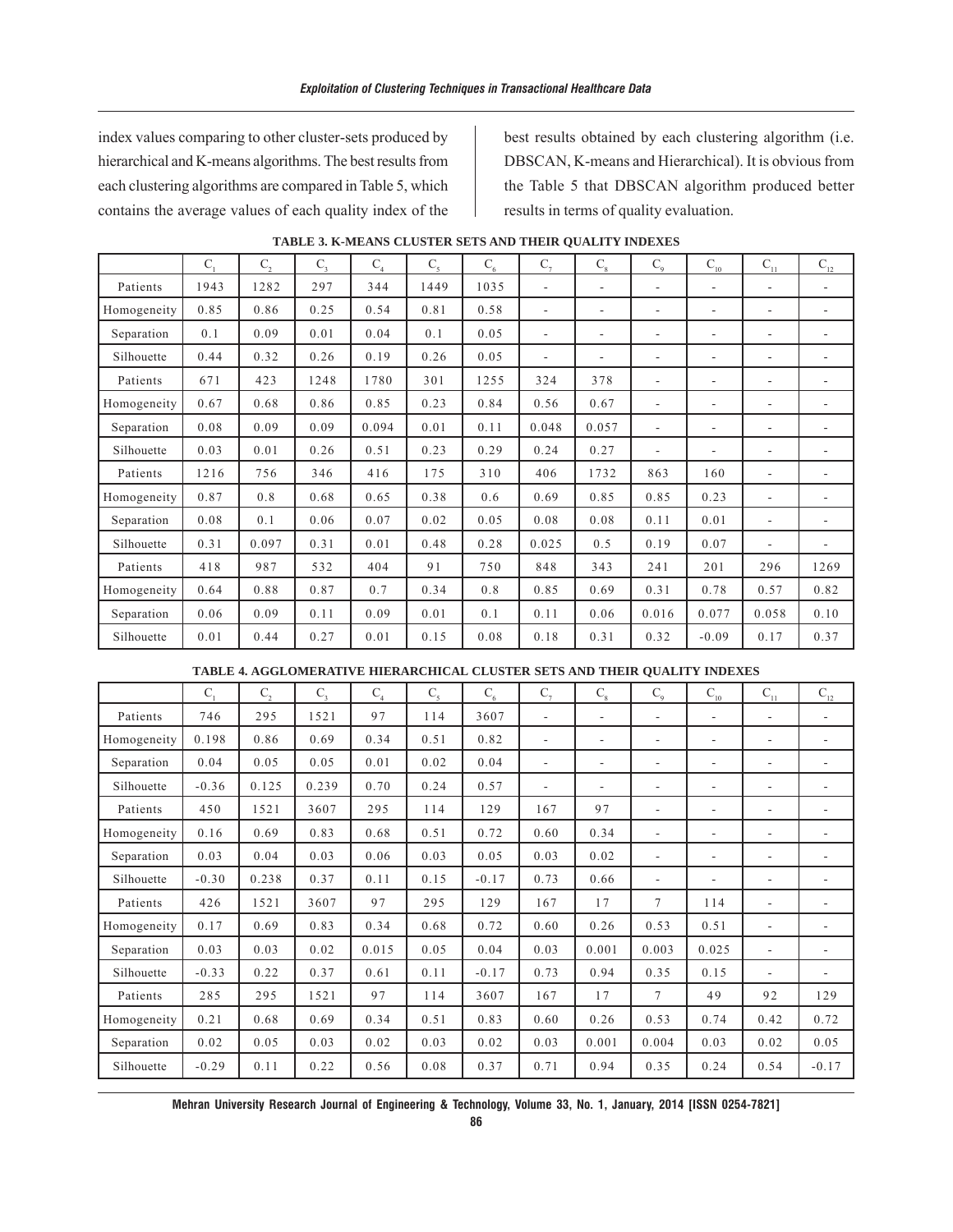The best configuration of DBSCAN (i.e. ∈= 0.3 and *minPts* ∈=30) produces mean homogeneity, separation and silhouette without outliers as 0.8625, 0.026 and 0.92 respectively, where as considering outliers as cluster, then mean homogeneity, separation and silhouette are computed as 0.814, 0.025 and 0.78 respectively. Likewise, number of clusters equal to 6 in K-means algorithm have good results in terms of quality measures and number of clusters equal to 12 in hierarchical clustering produced better results. Table 5 reports the average values of quality indexes for

**TABLE 5. COMPARISON OF QUALITY INDEXES OF EACH CLUSTERING ALGORITHM**

|               | Average<br>Homogeneity | Average<br>Separation | Average<br>Silhouette |
|---------------|------------------------|-----------------------|-----------------------|
| <b>DBSCAN</b> | 0.814                  | 0.025                 | 0.78                  |
| K-means       | 0.65                   | 0.07                  | 0.255                 |
| Hierachical   | 0.54                   | 0.026                 | 03                    |

DBSCAN algorithm, when outliers are considered as a cluster i.e. in the mean calculation outlier values are also included. The outliers detection is one of the good aspect of DBSCAN algorithm to group together similar patients and discard the patients having entirely different treatment patterns.

The experiments are carried out on a Pentium 4 having 2.26 GHz Intel Core 2 Duo processor with 4 Giga Bytes of RAM. The execution time of DBSCAN is reasonable since the best configuration took 9 minutes and 7 seconds, where as hierarchical algorithm is mist costly since it took more than 20 minutes and least time is consumed by kmeans algorithm as shown in Fig. 2.

The analysis of each cluster obtained from DBSCAN algorithm (when best configuration is taken into



Execution time (seconds)

*FIG. 2. PROCESSING TIME FOR EACH CLUSTERING ALGORITHM*

**Mehran University Research Journal of Engineering & Technology, Volume 33, No. 1, January, 2014 [ISSN 0254-7821]**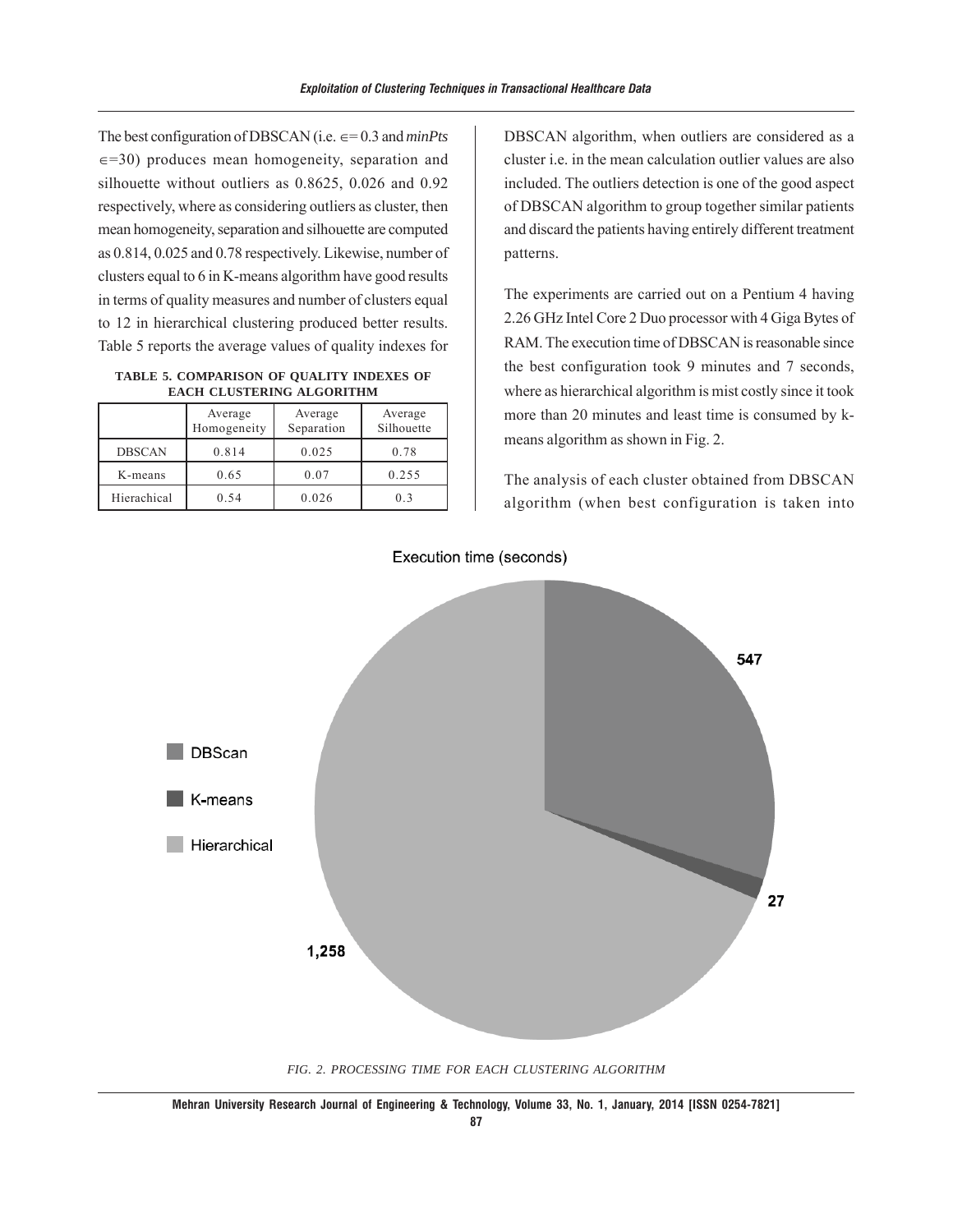consideration) is described in the following section. The results obtained from other clustering alogirthms are ignored, since their quality indexes were inadequate.

#### **4.4.1 DBSCAN Algorithm Cluster Set**

The best configuration of DBSCAN algorithm detected 8 cluster and an outlier. This section investigate in depth the detected cluster set to better analyse the detected subgroups of diabetic patients. Medical knowledge recommends some standard set of examinations for diabetes. For example, diagnosis tests are commonly done for diabetes include glucose level, urine test, capillary blood sample and vanous blood sample. These diagnostic exams are standard routine exams. Besides, haemoglobin, CBC (Complete Blood Count) are also performed to accurately monitor the sugar level in blood of a diabetic patient [42].

The severe complications may appear during diabetes treatment, since serious diabetic patient may also suffer from cardiovascular, liver, kidney and eye diseases [42]. Table 6 reports the standard (i.e. routine) diagnostic exams of considered transactional healthcare dataset for diabetes in detected clusters  $C_i$ ;  $C_8$  and outliers. The patients in these three clusters (i.e.  $C_i$ ;  $C_8$  and outliers) have also followed exams of cardiovascular and liver as reported in Table 7. For example, Electrocardiogram, Triglycerides and Cholesterol are cardiovascular exams, Gamma GT (Glutamyl Transpeptidase), AST (Aspartate Aminotransferase), ALT (Alanine Aminotransferase) are liver disease exams. Further Creatinine, Microalbuminuria are renal (kidney) exams and Fundus Oculi is eye exam reported in Table 8.

The other clusters:  $C_2$ ; $C_3$ ; $C_4$ ; $C_5$ ; $C_6$  and  $C_7$  are reported in Table 9. These clusters comprise of patients who did some specific exams. For instance, only Electrocardiogram and Fundus Oculi are performed by patients in  $C<sub>2</sub>$ , only Fundus Oculi by  $C<sub>3</sub>$ , only Electrocardiogram by  $C<sub>5</sub>$ . Similarly, only Venous blood and Haemoglobin are done by  $C_{\delta}$ , both Checkup visit and Glucose level by  $C_7$  and only one single Checkup visit is done by  $C_4$ . This behaviour shows that patients in these clusters do not follow standard routine guidelines of the diabetes. This may be because these patients are at the initial or final stages of the diabetes, since the considered dataset contains only records of one year, therefore, it may be possible these patients are at initial or final stages for the considered year or there may have been partial or erroneous data entry.

The different behaviour of the detected clusters represents the effectiveness of the approach adopted to identify the subgroups of the transactional healthcare data, which may not be visible in case of considering the dataset as a single large unit.

**TABLE 6. FREQUENT ROUTINE EXAMS OF DIABETES IN DETECTED CLUSTER SET**

| <b>Examinations</b>            | $C_{1}$ (%)    | $C_{8}$ (%) | Outliers $(\% )$ |  |
|--------------------------------|----------------|-------------|------------------|--|
| Checkup Visit                  | 99             |             | 58               |  |
| Glucose Level                  | 100            |             | 71               |  |
| Urine Test                     | 100            |             | 45               |  |
| Capillary Blood                | 100            |             | 45               |  |
| Venous Blood                   | 85             | 100         | 79               |  |
| Haemoglobin                    | 34             | 100         | 72               |  |
| Complete<br><b>Blood Count</b> | $\mathfrak{D}$ |             | 38               |  |

**TABLE 7. CARDIOVASCULAR AND LIVER EXAMS IN DETECTED CLUSTER SET**

| Examinations      | $C_1({\%})$ | $C_{8}$ (%) | Outliers $(\% )$ |
|-------------------|-------------|-------------|------------------|
| Electrocardiogram | 19          | 47          | 31               |
| HDL Cholesterol   | 25          | 100         | 56               |
| Cholesterol       | 26          | 100         | 58               |
| Triglycerides     | 25          | 100         | 57               |
| ALT               | 24          |             | 45               |
| <b>AST</b>        | 24          |             | 43               |
| <b>Bilirubin</b>  |             |             | 5                |
| Gamma GT          |             | 100         | 35               |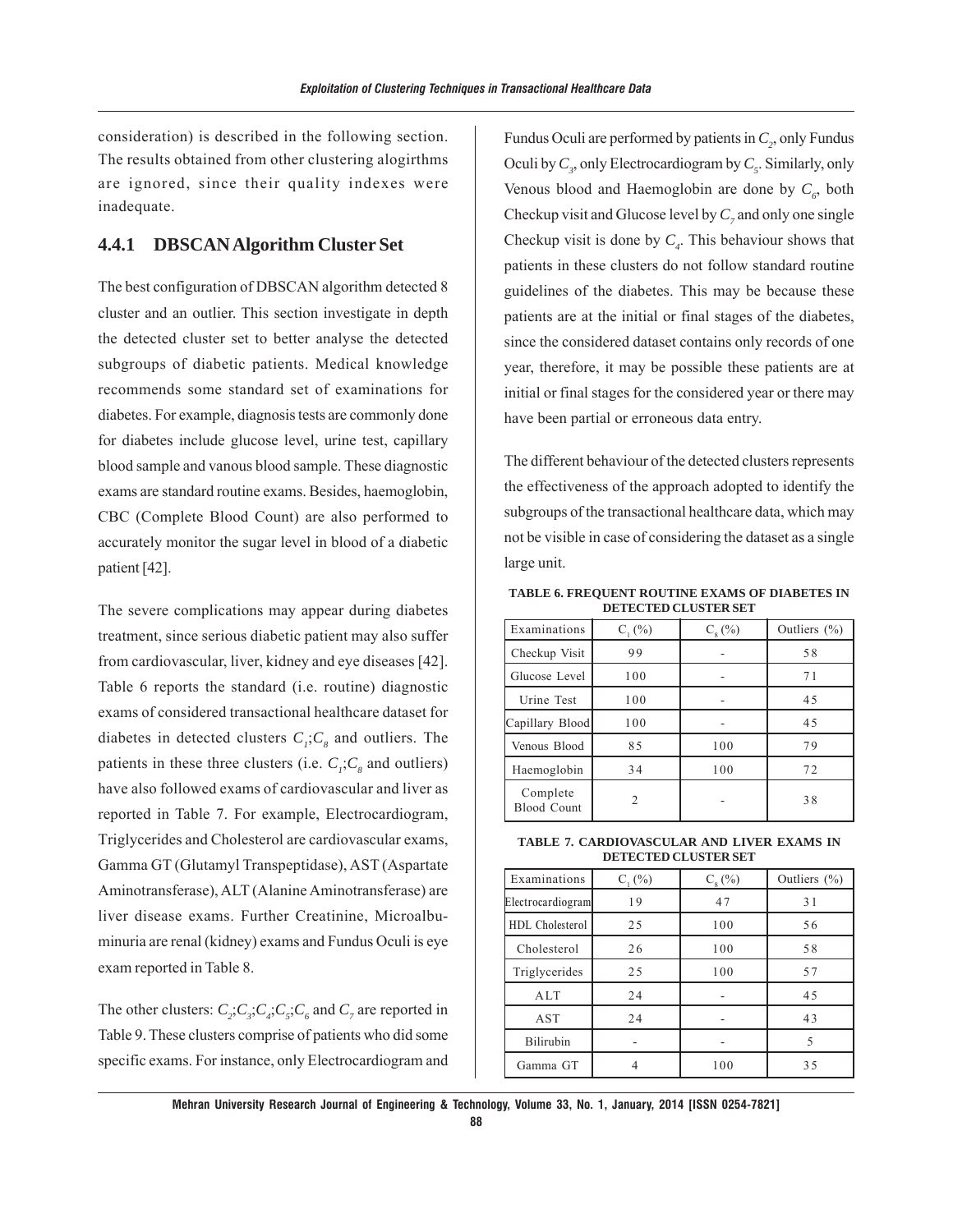| Examinations            | $C_1$ (%) | $C_{8}$ (%) | Outliers (%) |  |  |  |  |
|-------------------------|-----------|-------------|--------------|--|--|--|--|
| Creatinine              | 10        | 100         | 38           |  |  |  |  |
| Creatinine<br>Clearance | 15        |             | 19           |  |  |  |  |
| Culture Urine           | 20        |             | 38           |  |  |  |  |
| Microalbuminuria        |           | 100         | 40           |  |  |  |  |
| Fundus Oculi            | 24        | 55          | 31           |  |  |  |  |

**TABLE 8. KIDNEY AND EYE EXAMS IN DETECTED CLUSTER SET**

#### **TABLE 9 .FREQUENT DIAGNOSTIC EXAMS IN DETECTED CLUSTER SET**

| Examinations      | $C_2(\%) C_3(\%) C_4(\%) C_5(\%) C_5(\%) C_6(\%) C_7(\%)$ |     |     |     |     |     |
|-------------------|-----------------------------------------------------------|-----|-----|-----|-----|-----|
| Checkup Visit     |                                                           |     | 100 |     |     | 100 |
| Glucose Level     |                                                           |     |     |     |     | 100 |
| Venous Blood      |                                                           |     |     |     | 100 |     |
| Haemoglobin       |                                                           |     |     |     | 100 |     |
| Electrocardiogram | 100                                                       |     |     | 100 |     |     |
| Fundus Oculi      | 100                                                       | 100 |     |     |     |     |

## **5. CONCLUSIONS**

In this paper, cluster analysis is effectively exploited in healthcare data by applying different clustering algorithms on a real transactional healthcare data of diabetic patients. The exploited approach transformed the patients' diagnostic exams data into patient vectors, which are classified by means of clustering techniques. In particular three clustering algorithms: DBSCAN, K-means and Hierarchical have been applied. The similarity measure between the patients' vector is computed using cosine similarity.

The clustering results are evaluated using internal quality indexes for measuring the quality of detected cluster set. The results show that DBSCAN algorithm performed better than other clustering algorithms (i.e. K-means and Hierarchical) for a dense and disperse healthcare dataset. The detection of subgroups from a large transactional healthcare dataset is made possible using clustering techniques, which may not possibly be identified due to unavailability of true partitions of dataset (i.e. number of clusters). These results show the effectiveness of the approach, which may be applied in different healthcare dataset of different pathologies. Further, by detecting the potential subgroups from large healthcare dataset, healthcare management may efficiently enhance their procedures.

## **ACKNOWLEDGEMENTS**

The authors wish to thank Giulia Bruno and Silvia Chiusano for their fruitful discussions.

## **REFERENCES**

- [1] Hunter, B., and Segrott, J.,"Re-Mapping Client Journeys and Professional Identities: A Review of the Literature on Clinical Pathways", International Journal of Nursing Studies, Volume 45, No. 4, pp. 608-625, 2008.
- [2] Shen, C.P., Jigjidsuren, C., Dorjgochoo, S., Chen, C.H., Chen, W.H., Hsu, C.K., Wu, J.M., Hsueh, C.W., and Lai, M.S., and Tan, C.T.,"A Data-Mining Framework for Transnational Healthcare System", Journal of Medical Systems, pp. 1-11, 2012.
- [3] Lin, F., Chou, S., Pan, S,. and Chen, Y., "Mining Time Dependency Patterns in Clinical Pathways", International Journal of Medical Informatics, Volume 62, No. 1, pp. 11-25, 2001.
- [4] Baralis, E., and Bruno, G., Chiusano, S., and Domenici, V.C., Mahoto, N.A., and Petrigni, C., "Analysis of Medical Pathways by Means of Frequent Closed Sequences", Proceedings of 14th International Conference on Knowledge-Based and Intelligent Information and Engineering Systems Part-III, KES'10, Berlin, Heidelberg, pp. 418-425, Springer-Verlag, 2010.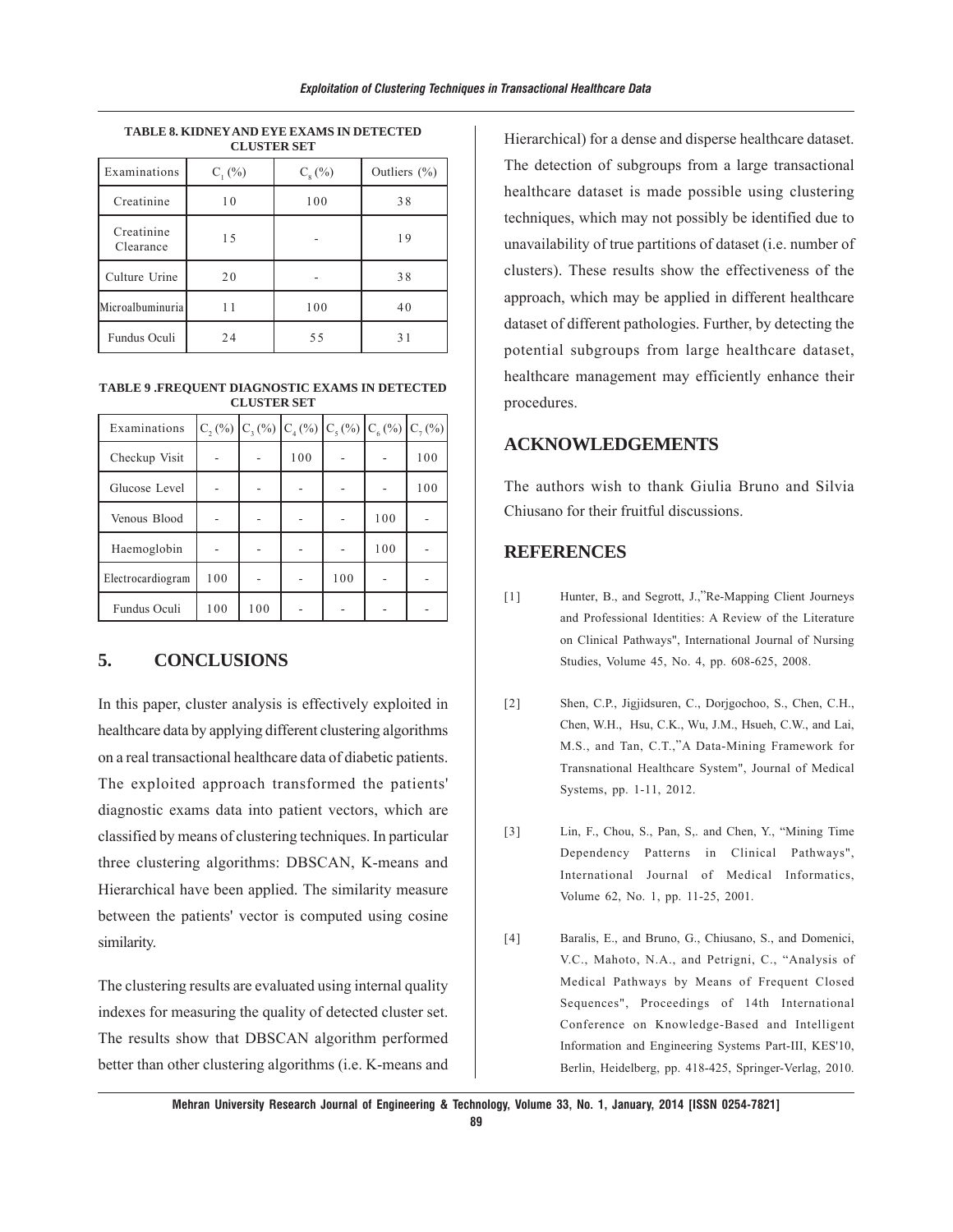- [5] Dario, A., Elena, M.B., Silvia, A.C., Mahoto, N.A., Giulia, B., and Caterina, P., "Extraction of Medical Pathways from Electronic Patient Records", Medical Applications of Intelligent Data Analysis: Research Advancements/ Rafael Magdalena-Benedito, Emilio Soria, Juan Guerrero Marti-nez, Juan Giomez-Sanchis, Antonio Jose Serrano-Liopez, pp. 273{289, Information Science Reference (IGI Global), 2012.
- [6] Antonelli, D., Baralis, E., Bruno, G., Chiusano, S., Mahoto, N.A., and Petrigni, C., "Analysis of Diagnostic Pathways for Colon Cancer", Flexible Services and Manufacturing Journal, Volume 24, pp. 379-399, 2012.
- [7] Fenza, G., Furno, D., and Loia, V., "Hybrid Approach for Context-Aware Service Discovery in Healthcare Domain", Journal of Computer and System Sciences, Volume 78, No. 4, pp. 1232-1247, 2012.
- [8] Andre, W.K., David, W.B., Michael, B., Mowafa, S.H., and Elizabeth, M.B., "National Efforts to Improve Health Information System Safety in Canada, the United States of America and England", International Journal of Medical Informatics, 2013.
- [9] Agrawal, R., Imielinnski, T., and Swami, A., "Mining Association Rules between Sets of Items in Large Databases", Proceedings of ACM SIGMOD International Conference on Management of Data, pp. 207-216, New York, USA, 1993.
- [10] Agrawal, R., and Srikant, R., "Mining Sequential Patterns", Proceedings of Eleventh International Conference on Data Engineering, IEEE Computer Society, pp. 3-14, Washington, DC, USA, 1995.
- [11] Tan, P.N., Steinbach, M., and Kumar, V., "Introduction to Data Mining", 2nd Edition, Addison-Wesley Longman Publishing Co., Inc., Boston, MA, USA, 2006.
- [12] Rajashree, D., Debahuti, M., Amiya, K.R., and Milu, A., "A Hybridized K-means Clustering Approach for High Dimensional Dataset", International Journal of Engineering, Science and Technology, Volume 2, No. 2, pp. 59-66, 2010.
- [13] Dursun, D., Glenn, W., and Amit, K., "Predicting Breast Cancer Survivability: A Comparison of Three Data Mining Methods", Artificial Intelligence in Medicine, Volume 34, No. 2, pp. 113-127, 2005.
- [14] Martin, E., Hans-Peter, K., Jorg, S., and Xiaowei, X., "A Density-Based Algorithm for Discovering Clusters in Large Spatial Databases with Noise", pp. 226-231, AAAI Press, 1996.
- [15] Juang, B.H., and Rabiner, L.R., "The Segmental K-means Algorithm for Estimating Parameters of Hidden Markov Models", IEEE Transactions on Acoustics, Speech and Signal Processing, Volume 38, pp. 1639-1641, September, 1990.
- [16] Johnson, S., "Hierarchical Clustering Schemes", Psychometrika, Volume 32, pp. 241-254, 1967.
- [17] Julia, A.M., and David, W.B., "Paperless Healthcare: Progress and Challenges of an it-enabled Healthcare System", Business Horizons, Volume 53, No. 2, pp. 119-130, 2010. Special Issue on Healthcare and the Life Sciences in Transition.
- [18] Indranil, R.B., and Mark, F.T., "Health Information Technology and its Impact on the Quality and Cost of Healthcare Delivery", Decision Support Systems, 2012.
- [19] Miguel, D., Daniel, S., Mara. J.M.B., and Mara-Amparo, V., "Mining Association Rules with Improved Semantics in Medical Databases", Artificial Intelligence in Medicine, Volume 21, No. 13, pp. 241-245, 2001.
- [20] Xuezhong, Z., Shibo, C., Baoyan, L., Runsun, Z., Yinghui, W., Ping, L., Yufeng, G., Hua, Z., Zhuye, G., and Xiufeng, Y., "Development of Traditional Chinese Medicine Clinical Data Warehouse for Medical Knowledge Discovery and Decision Support", Artificial Intelligence in Medicine, Volume 48, No. 23, pp. 139-152, 2010.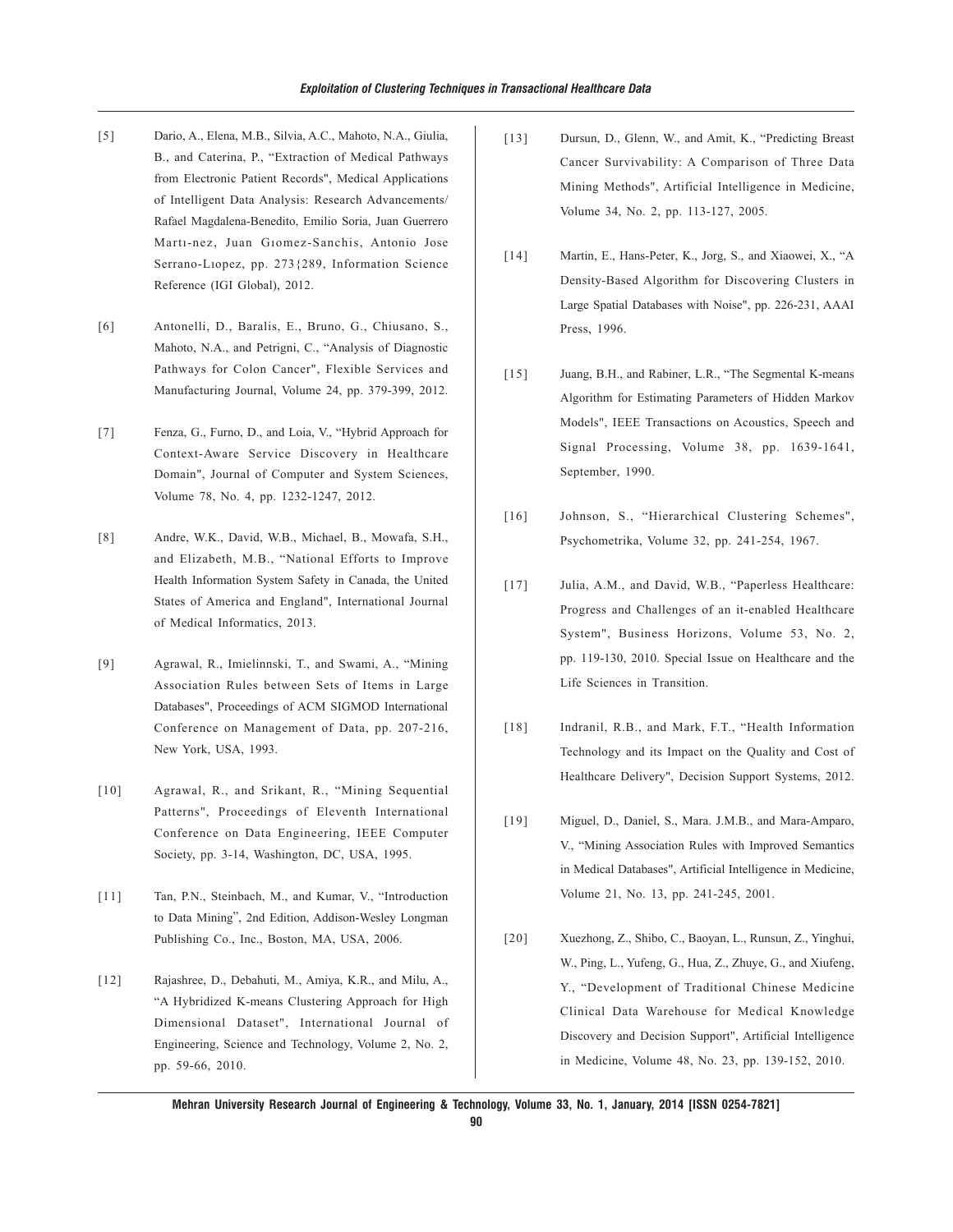- [21] Bethel, C.L., Hall, L.O., and Goldgof, D., "Mining for Implications in Medical Data", Proceedings of 18th International Conference on Pattern Recognition, Volume 1, pp. 1212-1215, IEEE Computer Society, Washington, DC, USA, 2006.
- [22] Hsiang-Yang, C., Chao-Hua, C., Yao-Jung, Y., and Tung-Pi, W., "Exploring the Risk Factors of Preterm Birth Using Data Mining", Expert Systems with Applications, Volume 38, No. 5, pp. 5384-5387, 2011.
- [23] Emmanuelle, B., Gillian, B., Martin, D., Charo, R., and Ifat, H.G., "Examining the Evidence of the Impact of Health Information Technology in Primary Care: An Argument for Participatory Research with Health Professionals and Patients", International Journal of Medical Informatics, Volume 81, No. 10, pp. 654-661, 2012. <ce:title>Health Information Electronic Network Systems for People Living with HIV/AIDS in Underserved Communities.
- [24] Kumar, D.A., and Annie, M.C.L.C., "Clustering Dichotomous Data for Health Care", International Journal of Information, Volume 2, No. 2, 2012.
- [25] Chieh-Yu, L., and Jih-Shin, L., "Mining the Optimal Clustering of Peoples Characteristics of Health Care Choices", Expert Systems with Applications, Volume 38, No. 3, pp. 1400-1404, 2011.
- [26] Karegowda, A.G., Jayaram, M.A., and Manjunath, A.S., "Cascading K-means Clustering and K-nearest Neighbor Classifier for Categorization of Diabetic Patients", International Journal of Engineering and Advanced Technology, Volume 1, 2012.
- [27] Sriparna, S., Asif, E., Kshitija, G., and Sanghamitra, B., "Gene Expression Data Clustering Using a Multiobjective Symmetry Based Clustering Technique", Computers in Biology and Medicine, Volume 43, No. 11, 2013.
- [28] Saha, B., Pham, D.S., Phung, D., and Venkatesh, S., "Advances in Knowledge Discovery and Data Mining" Volume 7819, Lecture Notes in Computer Science, pp. 123-134, Springer Berlin Heidelberg, 2013.
- [29] Fahim, S., Ibrahim, K., and Abdun, N.M., "A Clustering Based System for Instant Detection of Cardiac Abnormalities from Compressed ECG", Expert Systems with Applications, Volume 38, No. 5, pp. 4705-4713, 2011.
- [30] Garrick, L.W., and William, R.H., "Unsupervised Clustering of Over-the-Counter Healthcare Products into Product Categories", Journal of Biomedical Informatics, Volume 40, No. 6, pp. 642-648, 2007.
- [31] Laila, C., Jos, Z.C., and Peter, F., "Clustering-Based Methodology for Analyzing Near-Miss Reports and Identifying Risks in Healthcare Delivery", Journal of Biomedical Informatics, Volume 44, No. 5, pp. 738-748, 2011.
- [32] Hua, X., Yonghui, W., Nomie, E., Peter, D.S., and Carol, F., "A New Clustering Method for Detecting Rare Senses of Abbreviations in Clinical Notes", Journal of Biomedical Informatics, Volume 45, No. 6, pp. 1075-1083, 2012.
- [33] Isken, M.W., and Rajagopalan, B., "Data Mining to Support Simulation Modeling of Patient Flow in Hospitals", Journal of Medical Systems, Volume 26, No. 2, pp. 179-197, 2002.
- [34] Dua, S., Dessauer, M.P., and Sethi, P., "Evaluating Cluster Preservation in Frequent Itemset Integration for Distributed Databases", Journal of Medical Systems, Volume 35, No. 5, pp. 845-853, 2011.
- [35] Raghavan, V.V., and Wong, S.K.M., "A Critical Analysis of Vector Space Model for Information Retrieval", Journal of the American Society for Information Science, Volume 37, No. 5, pp. 279-287, 1986.
- [36] Steinbach, M., Karypis, G., and Kumar, V., "A Comparison of Document Clustering Techniques", KDD Workshop on Text Mining, Volume 400, pp. 525-526, Boston, 2000.